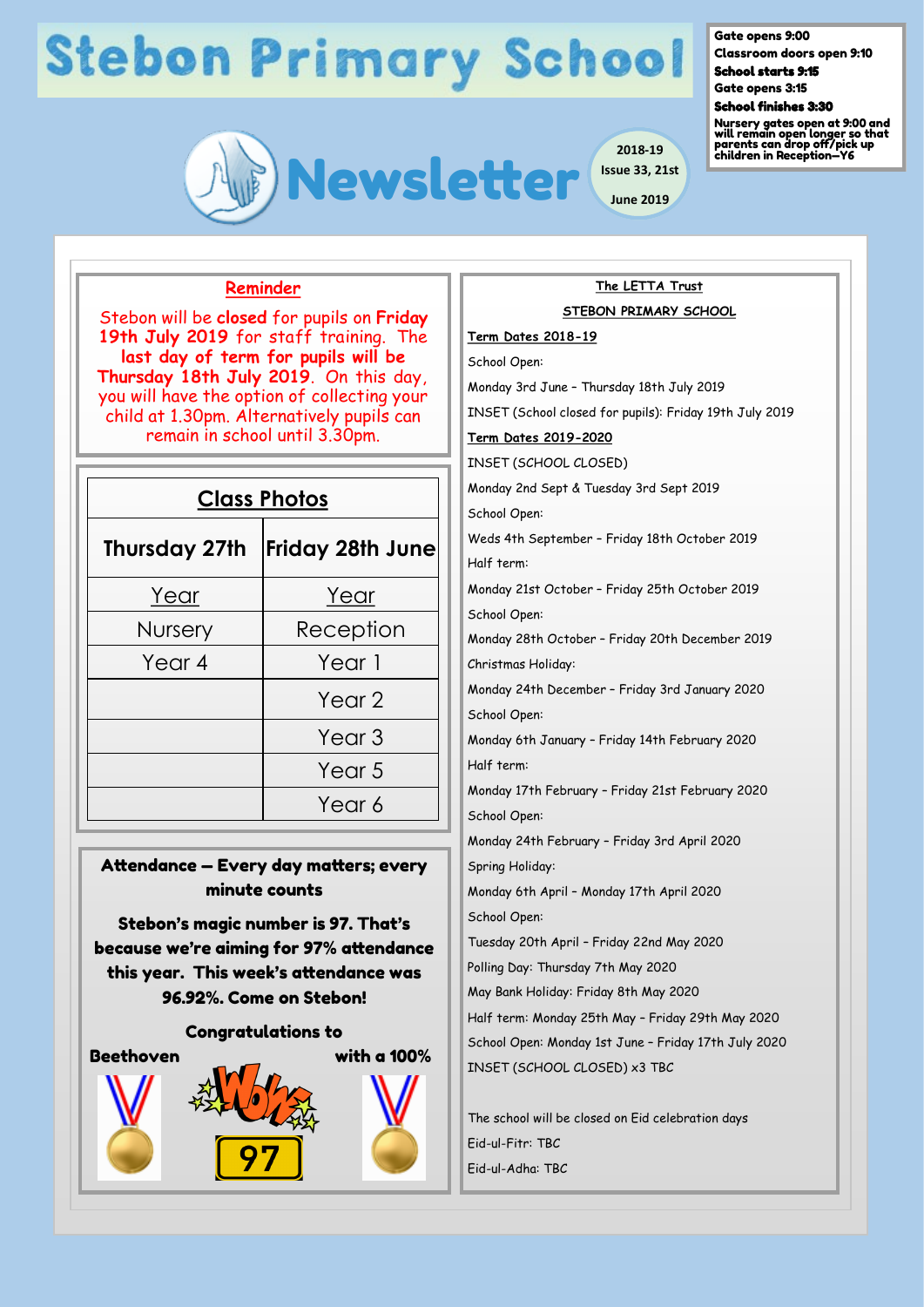

Gate opens 9:00 Classroom doors open 9:10

School starts 9:15 Gate opens 3:15

School finishes 3:30

Nursery gates open at 9:00 and will remain open longer so that parents can drop off/pick up children in Reception—Y6

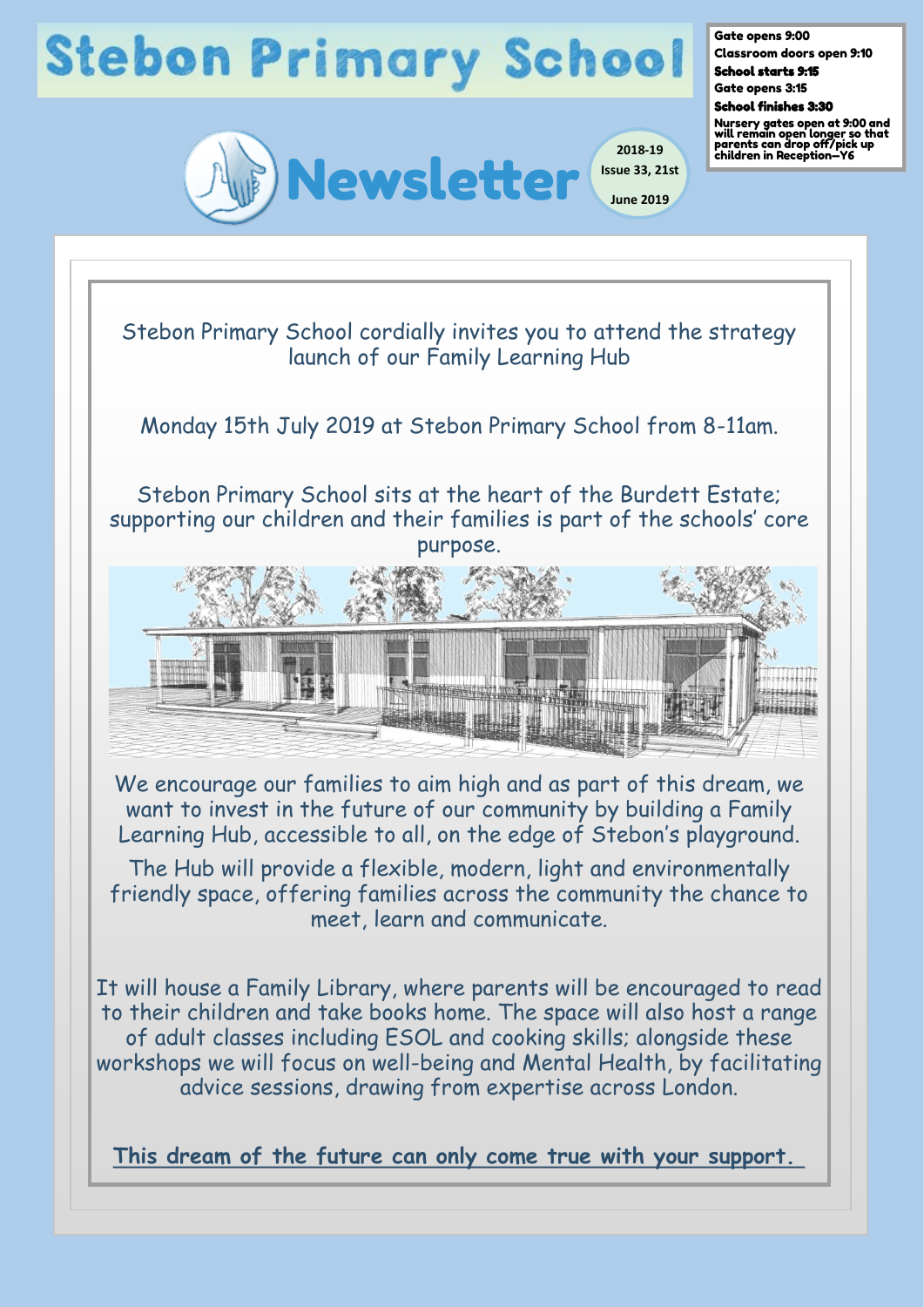

Gate opens 9:00 Classroom doors open 9:10 School starts 9:15 Gate opens 3:15

School finishes 3:30

Nursery gates open at 9:00 and will remain open longer so that parents can drop off/pick up children in Reception—Y6

**Identity Project & Class Photos** 

Next week sees Y6 begin 'The Identity Project'. This is a chance for every child in the two classes to think about who they are as a person and what makes them different to their classmates.

As part of this learning, they will write a short text, focusing on three key things:

1) How Stebon has influenced their lives and a particular place in the school that means something to them

2) How a specific object represents their identity

3) What their hopes and dreams are for the future.

They will then be photographed in their chosen place in school with their object and this will be framed alongside their writing, ready to be displayed in the school for the following year.

For this, it would be great if parents could discuss with their children about what they think makes their identity special and allow them to bring their chosen object into school to be photographed (the photos will be on any day from Monday to Friday). Please, no electrical items are



All lost property will be displayed in the playground, next week. Please collect items that belong to your child. All items will then be disposed of. Thank you!